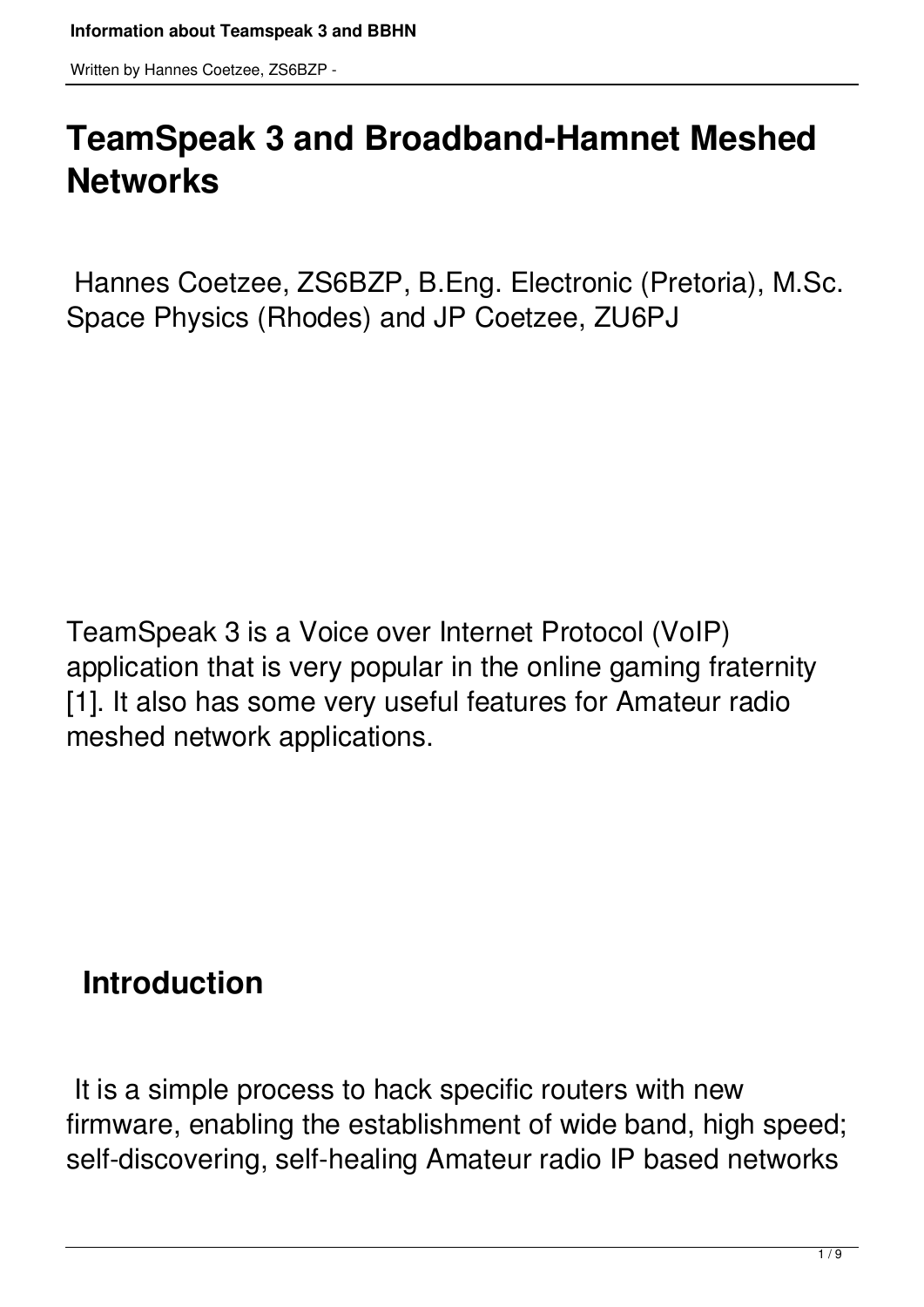$\sim$ 

[2]. These high speed networks can now be utilised for classical and some more advanced Amateur radio applications.

Radio Hams' favourite pastime is to chat with fellow Hams and TeamSpeak 3 provides this functionality, as well as lots of others, on IP based networks.

#### **TeamSpeak 3 Voice Functionality Applicable to Amateur Radio**

On a network there must be at least one TeamSpeak 3 server running while all the users (Hams) connect as clients. This client-server architecture is very common and fortunately easy to set up.

TeamSpeak 3 can then be configured to provide the following:

Public Channels. This is similar to a 2m or 70cm repeater where anybody can tune into the repeater (select the appropriate channel) and communicate through it. It is also possible to configure multiple Public Channels, providing the same functionality as a network or group of repeaters, each on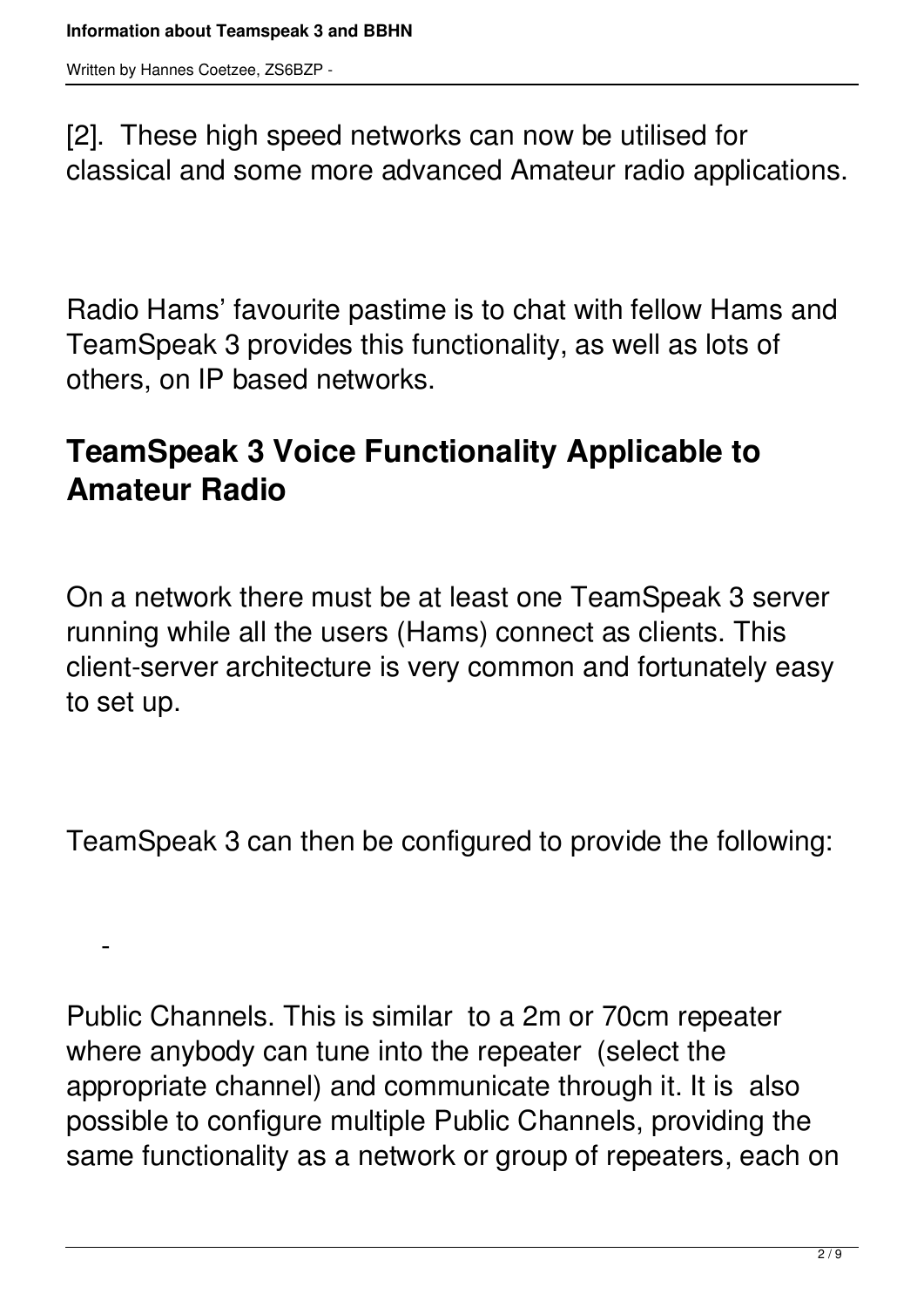$\sim$ 

 $\sim$ 

its own frequency, which provides coverage of a town or metropolitan area.

Private Channels provide nearly the same functionality as you and your buddies' favourite simplex FM channel, but probably over extended distances depending on the coverage offered by the meshed network.

TeamSpeak 3 differs in one important aspect from classic 2-way radio: It is full duplex and it allows multiple users to talk at the same time.

Push-to-Talk (PTT) is implemented in one of the following three ways and an operator can easily on the fly choose the best one for the applicable situation:

Live mic: The microphone is always on and the audio is continuously transmitted. Very useful in some emergency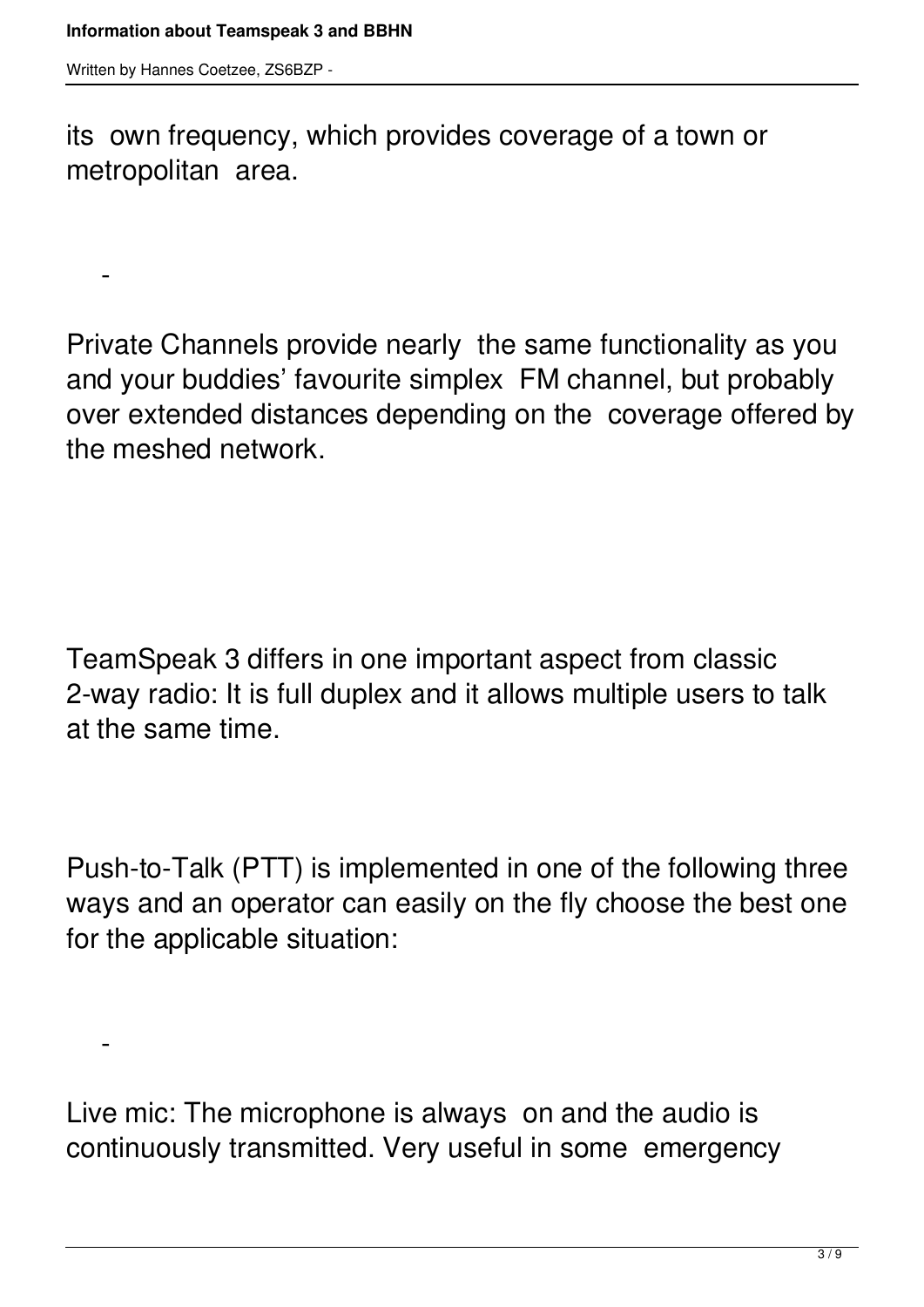$\sim$ 

 $\sim$ 

communications. In TeamSpeak 3 this is called "Continuous Transmission".

VOX: Audio is only transmitted when spoken into the microphone. TeamSpeak 3 calls this "Voice Activation Detection".

The other option is "Push-To-Talk" where a key on the keyboard, such as the spacebar, is assigned the PTT functionality.

Getting on the air and starting to chat away is as simple as selecting your favourite channel and giving your friends a call, similar to chatting on a 2m repeater. The only difference is the crystal clear audio only available through broadband digital networks.

#### **TeamSpeak 3 Keyboard-to-Keyboard Chat**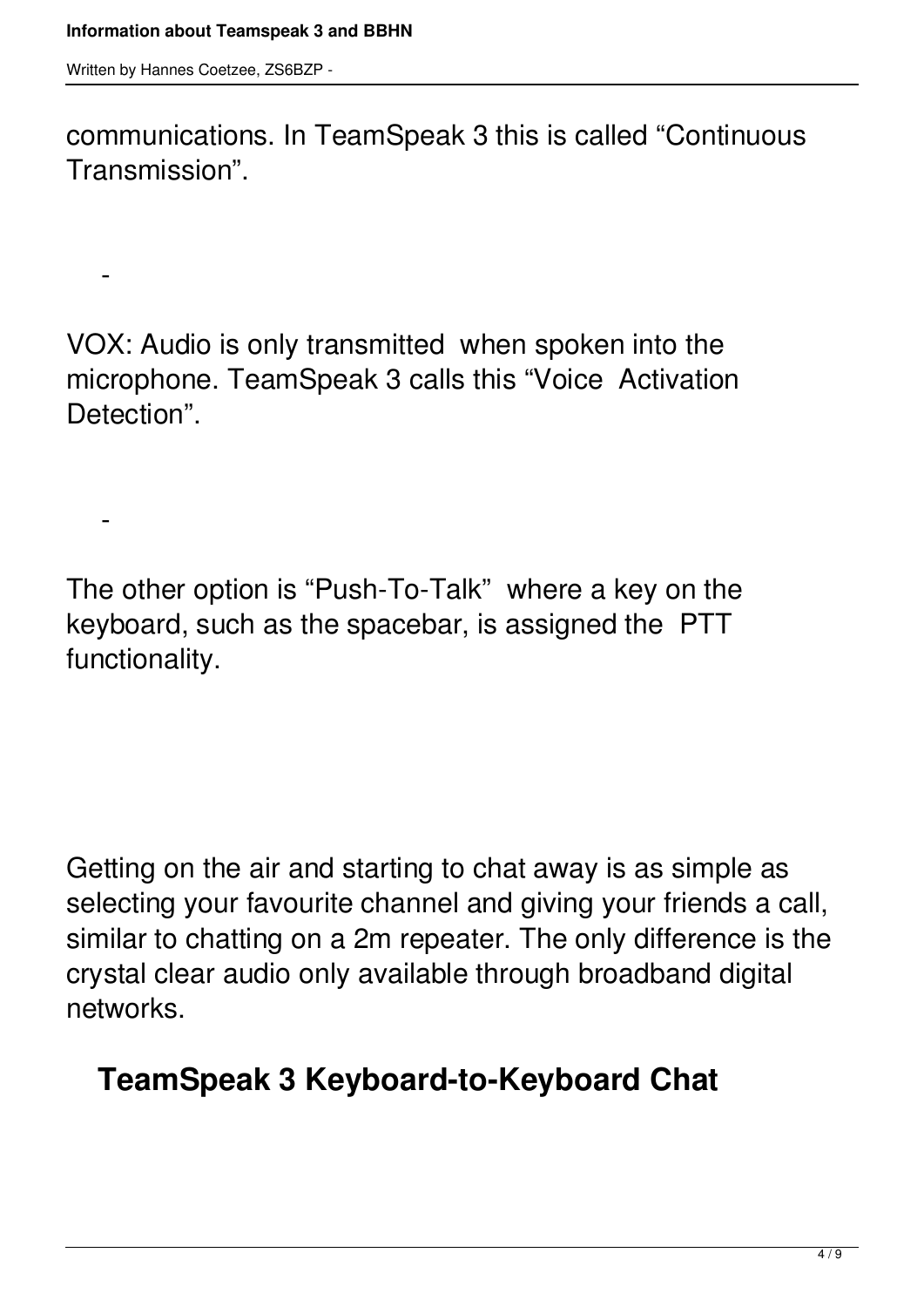PSK-31 type keyboard-to-keyboard chat is also possible. An added benefit is that a message can be left even though the other Ham may not be at his computer at the time. On his return he'll find it on his screen, very similar to the well-known "Skype" application.

#### **TeamSpeak 3 File Transfer**

It is a simple matter to send photos or any file to a selected person or persons. This is very useful during emergencies where a picture can tell a story of a thousand words or where a situation rapport must be delivered. Hamnet at its best!

#### **Licensing and Costs**

TeamSpeak 3 is free for non-commercial groups or individuals who wish to host a single server with up to 32 slots.

For larger groups a "Non-Profit" licence is available at no cost. This caters for up to two servers with up to 512 slots. The person hosting the server(s) needs to register and provide an active email address.

The above licencing options are very applicable to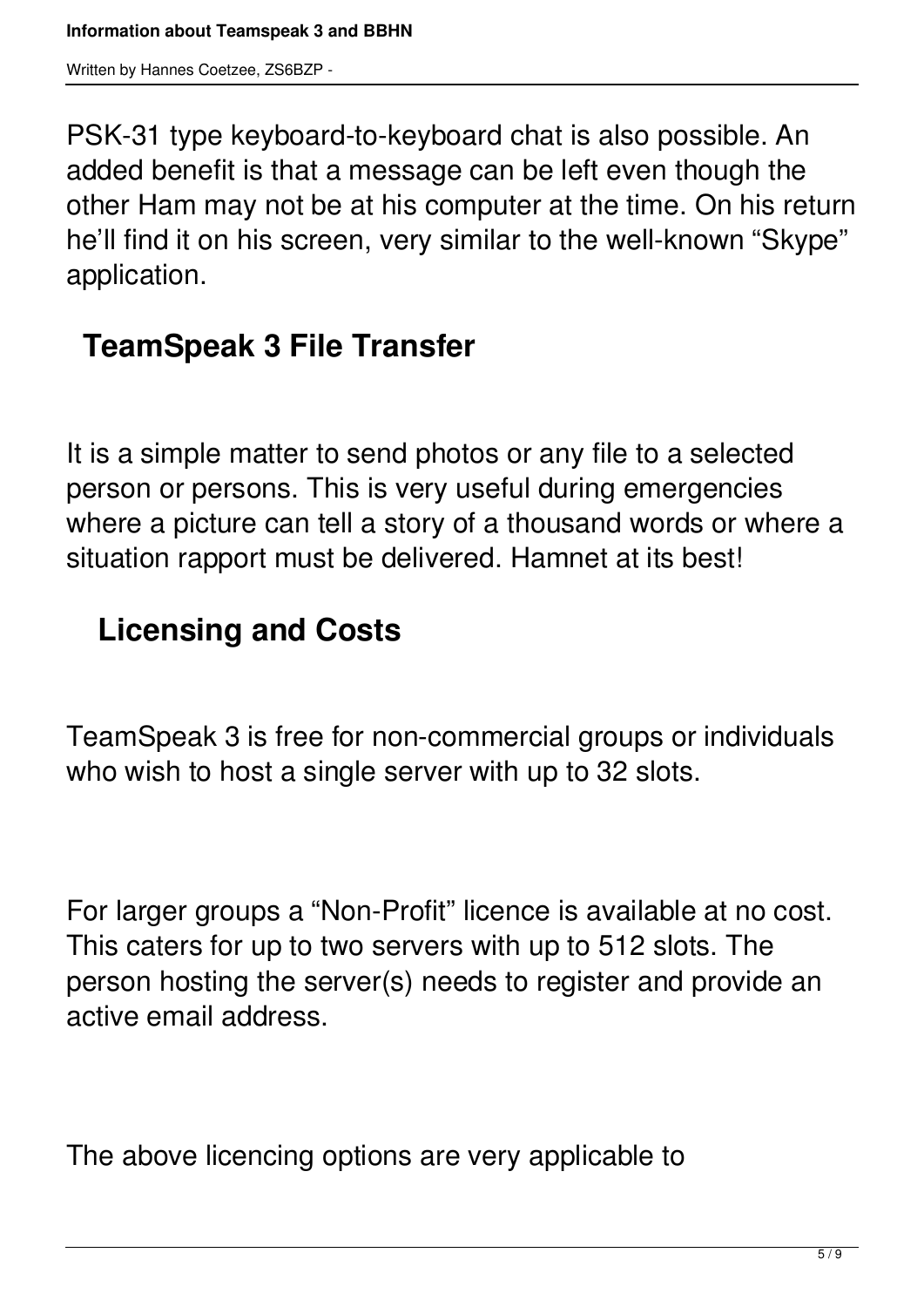$\sim$ 

Broadband-Hamnet meshed network applications and should cater for the vast majority of requirements.

## **Installing TeamSpeak 3**

TeamSpeak 3 can be found at www.teamspeak.com Click on "Downloads" and select the Client version applicable to your operating system.

## **Configuring TeamSpeak 3**

A TeamSpeak 3 server must be installed (and running) on a computer forming part of the target network. The first TeamSpeak 3 client to connect to the newly installed server will receive an administrator token enabling him to define channels, privileges, permissions, etc. This person can decide to keep the token and thus be the administrator or it can be shared with other clients, allowing more than one person to be an administrator.

#### **Connecting to the TeamSpeak 3 Server**

Once your PC/laptop is connected to the meshed network, the TeamSpeak 3 client must be launched: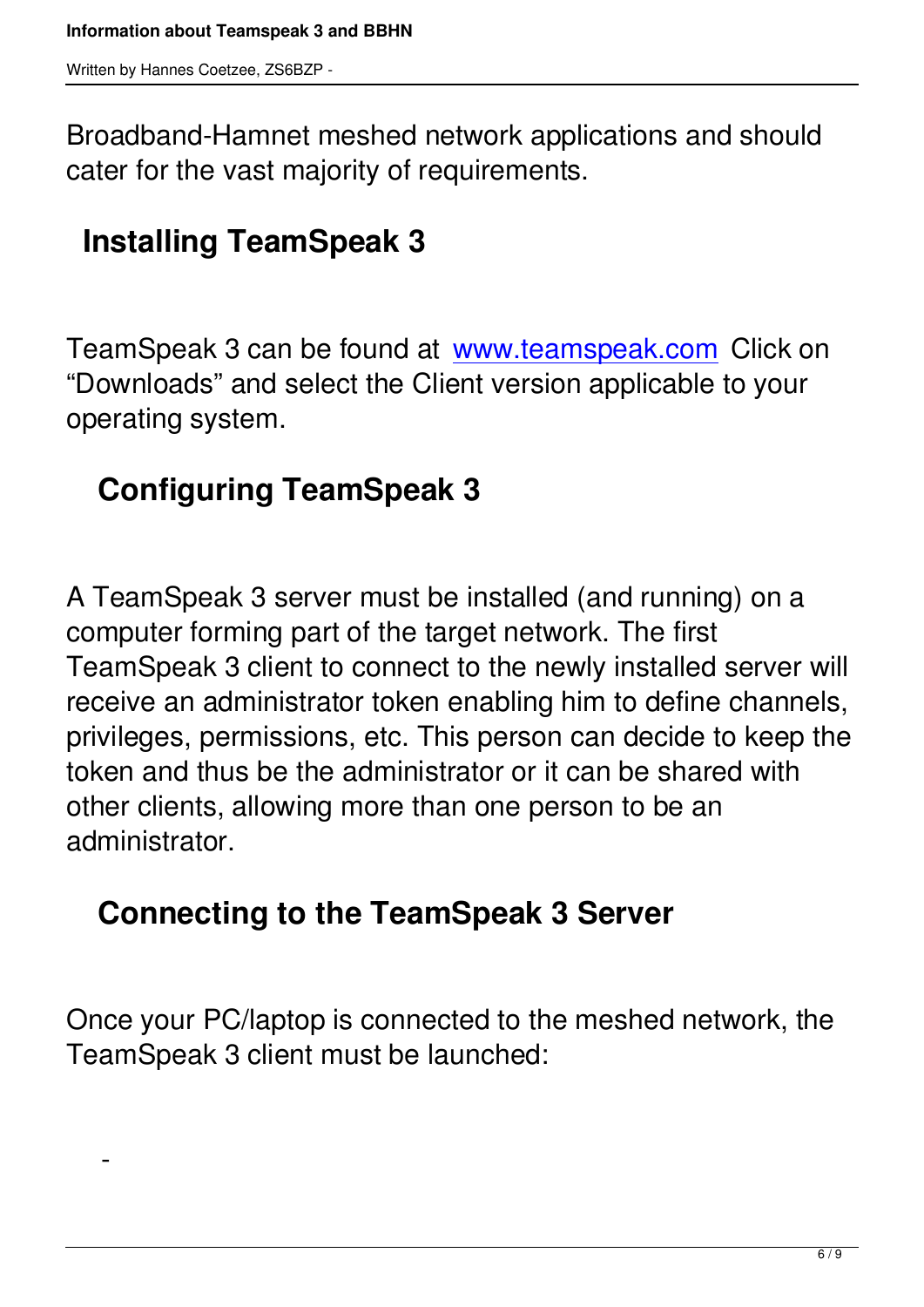$\sim$ 

 $\sim$ 

 $\sim$ 

 $\sim$ 

Double click on the *TeamSpeak 3* icon on the desktop to launch the program.

Once TeamSpeak 3 has opened click on the *Connections* tab on the top left of the screen.

Click on the *Connect* button.

A *Server Address:* will be requested by the TeamSpeak 3 client. Enter the address of the node where the TeamSpeak 3 server is hosted, for example ZS6BZP-01-local.node.

Click on the *Connect* button and you are ready to speak to the world! OK, maybe not the whole world but at least everybody on your meshed network that has TeamSpeak 3 installed.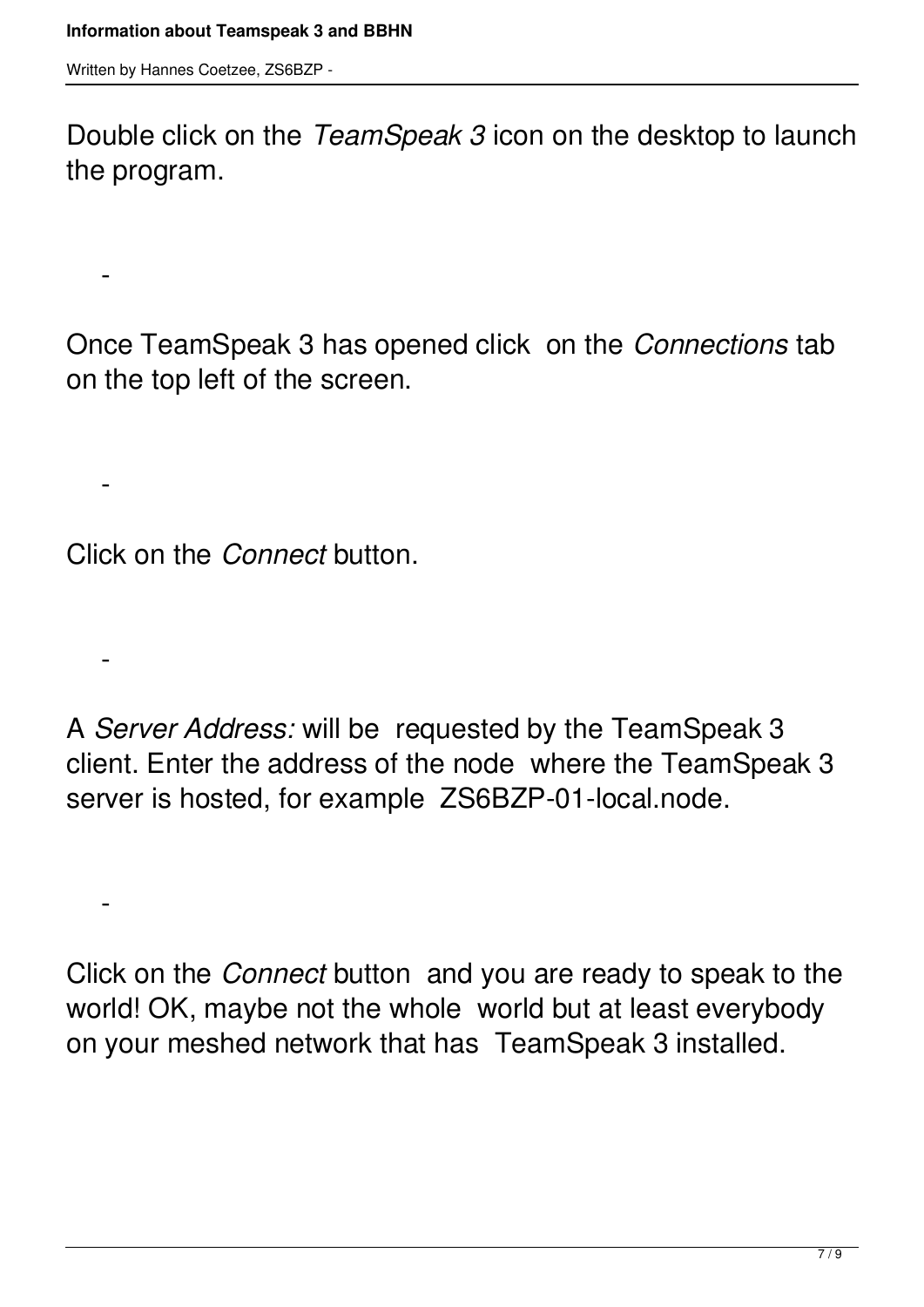## **Conclusion**

TeamSpeak 3 is ideally suited for the requirements of radio Hams making use of high speed meshed networks. Best of all, the price is just right.

Now you are speaking!

## **Handy Websites**

1.

www.teamspeak.com

2.

http://broadband-hamnet.org/